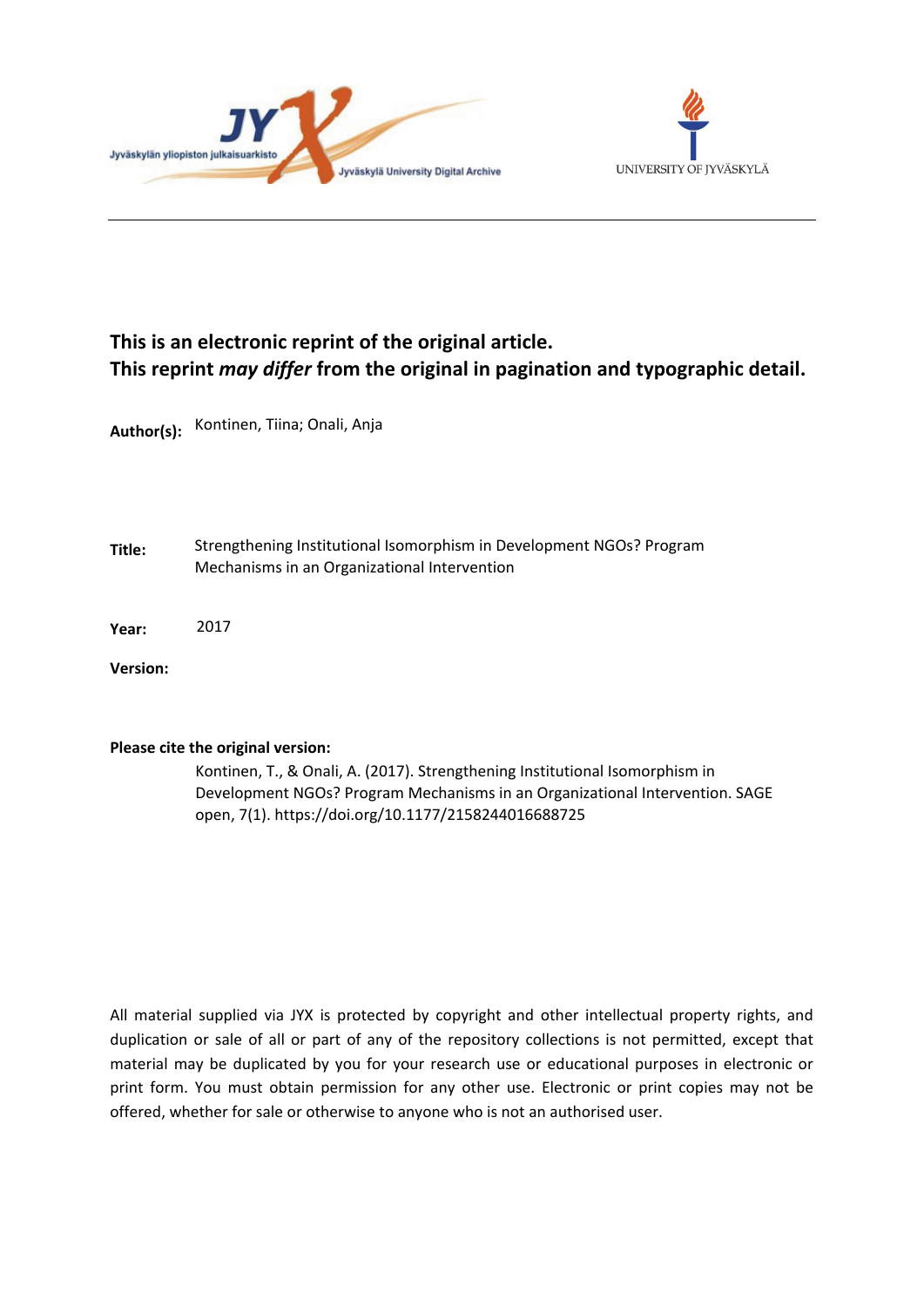# **Strengthening Institutional Isomorphism in Development NGOs? Program Mechanisms in an Organizational Intervention**

DOI: 10.1177/2158244016688725 SAGE Open January-March 2017: 1–14 © The Author(s) 2017 [journals.sagepub.com/home/sgo](https://journals.sagepub.com/home/sgo)



 $\textsf{Tiina Kontinen}^{\textsf{I}}$  and Anja Onali<sup>2</sup>

### **Abstract**

Nongovernmental organizations (NGOs) in international development struggle between being actors in the mainstream or representatives of alternatives to it. However, many NGOs all over the world align with the mainstream and are increasingly similar to each other. This homogenization results from institutional isomorphism, which is affected by their aspirations to be legitimate vis-á-vis the international field. Consultancies are among the main practices to promote normative isomorphism, but little is known about their micro-level dynamics. Drawing on the notion of program mechanisms in realistic evaluation, we scrutinize how external facilitators in organizational development processes enable normative isomorphism. As a result of analysis of interventions in three Finnish development NGOs, we identify program mechanisms of convincing, embedding, and consolidating. Our findings show how organizational development activities contribute to the direction of change toward normative isomorphism and argue that a detailed analysis of intervention mechanisms would be useful for self-reflection in any field of activity.

### **Keywords**

institutional isomorphism, development NGO, organizational intervention, realistic evaluation, program mechanism

### **Introduction**

One of the main questions concerning the roles of nongovernmental organizations (NGOs) in international development is whether they are agents for innovative, critical transformation or actors that are easily co-opted by mainstream development trends (Banks, Hulme, & Edwards, 2015; Bebbington, Hickey, & Mitlin, 2008; Mitlin, Hickey, & Bebbington, 2007). Instead of being unique and searching for local alternatives, development NGOs all over the world tend to resemble each other, to apply uniform "buzzwords" such as empowerment and participation (Cornwall, 2007), to have similar organizational forms (Tvedt, 1998), and to use shared standardized approaches in their project management (Kerr, 2008). On one hand, this similarity has been attributed to power as hegemony of managerialism (Girei, 2016) or considered to be a result of technologies of governmentality (Mueller-Hirth, 2012) within the donor–recipient relationship pointing out managerial practices that straightjacket organizations in developing countries and reproduce the asymmetric North–South power relations (Wallace, Bornstein, & Chapman, 2006). On the other hand, the apparent similarity is seen as a result of homogenizing tendencies stemming from the international organizational field that

affect all development NGOs, notwithstanding their position in the aid architecture (Claeyé & Jackson, 2012; Tvedt, 1998, 2002, 2006). Although the North–South power dimension has been extensively researched (Ebrahim, 2003; Girei, 2016; Groves & Hinton, 2004; Lister, 2000), and the effects of global managerialism and mainstream project management tools as technologies of governmentality have been well-documented (Girei, 2016; Kerr, 2008) in the field of development studies, the relationship between the international field and NGOs in donor countries has received less attention.

To address this gap, we draw from the sociological studies of development organizations (Fejerskov, 2016; Watkins, Swidler, & Hannan, 2012) and organizational institutionalism (Greenwood et al., 2008; Scott, 2008), and address the dilemma between innovativeness and co-option with the concept of institutional isomorphism (DiMaggio, 1991;

**Corresponding Author:**

Tiina Kontinen, University of Jyväskylä, P.O. Box 35, Jyväskylä 40014, Finland. Email: [tiina.t.kontinen@jyu.fi](mailto:tiina.t.kontinen@jyu.fi)

Creative Commons CC BY: This article is distributed under the terms of the Creative Commons Attribution 3.0 License  $\odot$ (cc) (http://www.creativecommons.org/licenses/by/3.0/) which permits any use, reproduction and distribution of the work without further permission provided the original work is attributed as specified on the SAGE and Open Access pages (https://us.sagepub.com/en-us/nam/open-access-at-sage).

<sup>1</sup> University of Jyväskylä, Finland <sup>2</sup>University of Helsinki, Finland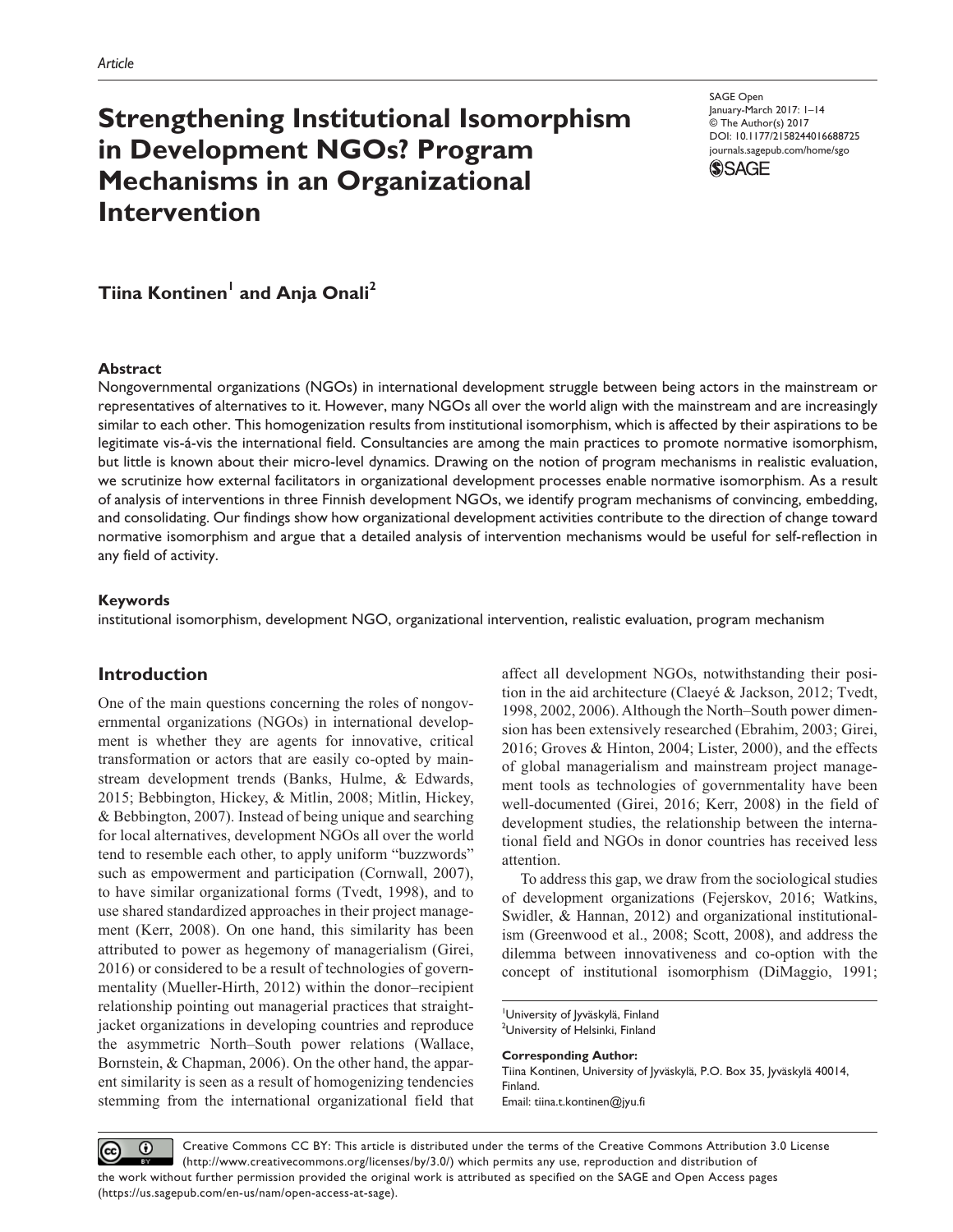DiMaggio & Powell, 1983; Scott, 1995). Following the central argument in organizational institutionalism (DiMaggio & Powell 1983), we contend that organizations tend to change to adopt common directions to gain legitimacy in a particular organizational field. The organizational legitimacy, in this instance, refers to organizations' alignment to cultural norms (Scott, 1995), and organizational assumptions of desirable practices within a socially constructed system (Suchman, 1995) rather than to existing laws and regulations (Edelman, 1992; Edelman & Suchman, 1997). Furthermore, we see organizational legitimacy as a consequence of interaction between macro-level institutional structures and micro-level actors (Nicholls, 2010; Powell & Colyvas, 2008).

Consequently, we understand the process of isomorphism not as determined by the field but as reflexive interaction between development NGOs and the international field (Claeyé & Jackson, 2012; Nicholls, 2010; Ramanath, 2009). We focus our examination of isomorphism and legitimacy on normative isomorphism related to professionalization of the field (DiMaggio & Powell, 1983) and so-called "professional legitimacy" constructed vis-á-vis the shared views and practices of professions (Deephouse & Suchman, 2008, p. 52). In parallel to the processes of professionalization in nonprofits in general, the legitimate expertise of development NGOs is often perceived as a technical matter, associated with mastery of common management practices and the expertise therein rather than expertise in substantial issues (Hwang & Powell, 2009; Lister, 2003; Thrandardottir, 2015). Moreover, NGOs working in a variety of countries tend to focus on top-down legitimacy for a global system rather than bottom-up legitimacy for their beneficiaries (Walton, Davies, Thrandardottir, & Keating, 2016).

The international system provides NGOs with normative ideas of appropriate goals and required project management approaches. Workshops, training, and organization development processes are the main means of spreading these ideas (Tvedt, 1998). Accordingly, trainers and external consultants have been identified as mediators between the institutional pressures and organizations (Hwang & Powell, 2009). However, how mediation takes place in actual interactions is less analyzed. Therefore, there is a need to identify ways in which institutional isomorphism is strengthened in the contexts of intentional and episodic organizational change facilitated by external change agents such as consultants (Weick & Quinn, 1999). In this article, we contribute to understanding of these micro-level processes through a self-reflection and an analysis of how our own conduct as external facilitators in an organizational intervention in support of monitoring and evaluation has contributed to isomorphic tendencies in Finnish development NGOs.

To explore the dynamics within our organizational intervention, we turned to the scholarship of realistic evaluation (Pawson, 2011; Pawson & Manzano-Santaella, 2012; Pawson & Tilley, 1997) which focuses on the

context-mechanism-outcome configurations and social change mechanisms triggered in interventions (Pawson & Tilley, 1997). Realistic evaluation research can focus on organizational actors, intervention design, context, process, or outcomes (Nielsen & Abildgaard, 2013; Soininen, 2013). In this article, we scrutinize the intervention design and its implementation. To analyze the connection between intervention and isomorphism, we utilize especially the methodological notions of *program mechanisms* that are explanations of how intervention activities produce changes (Pawson & Manzano-Santaella, 2012).

Against this background, the main questions we address in this article are the following:

**Research Question 1:** Through what kinds of program mechanisms does organizational intervention trigger change in the direction of normative isomorphism? **Research Question 2:** What kinds of changes within organizations have consolidated normative isomorphism and have thus contributed to the professional legitimacy vis-á-vis the organizational field?

To examine these questions, we selected three professional NGOs among the 10 Finnish development organizations that participated in an intervention called "Evaluation for Everyday Use" over a time span of 1½ years in 2008-2010. On the basis of qualitative research material including taperecorded organizational workshops and the documents produced at different stages of the project, we analyze the dynamics within these interventions processes.

In what follows, we first revisit the concept of normative isomorphism and especially its implications for development NGOs. Then, we describe our methodology, case organizations, and research material used. After that, we present our findings in regard to the analysis of program mechanisms and normative isomorphism. In conclusion, we discuss the implications of our results for understanding the mediating role of external facilitators and consultants in the interaction between an international field and organizations and the organizational legitimacy in development NGOs in particular.

### **Institutional Isomorphism and Legitimacy in the Context of Development NGOs**

In this section, we discuss the implications of normative isomorphism and legitimacy within the field of development NGOs. We contend that isomorphic organizational change in NGOs results from a search for organizational legitimacy (Beckert, 2010; DiMaggio & Powell, 1983; Greenwood et al., 2008; Meyer & Rowan, 1977; Powell & DiMaggio, 1991; Scott, 2008) vis-á-vis the international organizational field of development NGOs (Claeyé & Jackson, 2012; Tvedt, 1998). The concept or organizational field, in general, refers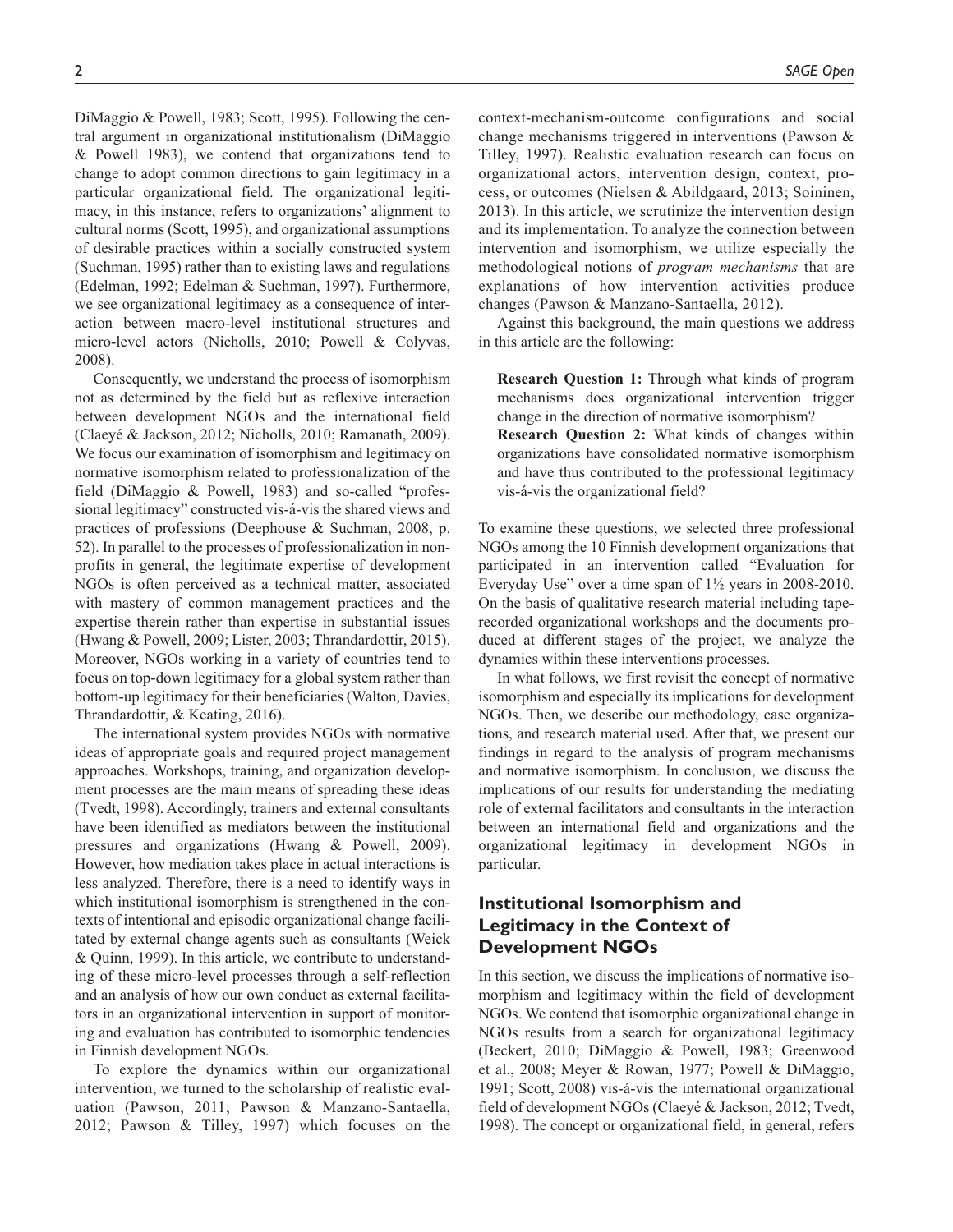to a "community of organizations that partake of a common meaning system" (Scott, 1995), and further, to the "organizations that constitute a recognized area of institutional life" (DiMaggio & Powell, 1983, p. 148). Following Tvedt (1998) and Fejerskov (2016), we contend that international development can be conceptualized as a recognized field in which organizations typically define their objective as "development of others" (Olivier de Sardan, 2005), and create common meanings across global divides through using shared "buzzwords" (Cornwall, 2007), using standardized project management practices (Kerr, 2008), and entertaining a specific resource base allocated to development aid (Tvedt, 1998). The global objectives such as *sustainable development goals* agreed at the United Nations (UN), the shared measures of effectiveness as defined by the Organisation for Economic Co-Operation and Development's (OECD) *Development Assistance Committee* (DAC), sets of joint management tools such as the *logical framework approach* (LFA), and overall frameworks such as the *human rights based approach* (HRBA) all contribute to what are appropriate goals and practices within the field.

Institutional isomorphism in its coercive, mimetic, and normative forms characterizes any field (DiMaggio & Powell 1983). Consequently, institutional isomorphism affects the direction of organizational change in individual organizations in such a way that organizations within a field tend to be homogenized (DiMaggio, 1991; DiMaggio & Powell, 1983; Scott, 1995). However, recent literature has argued that the homogenizing effects of the field do not determine organizational change, but leave room for organizational agency, translation, and negotiation (Beckert, 2010; Claeyé & Jackson, 2012) that take place in concrete micro-level social situations (Powell & Colyvas, 2008). For example, NGOs can respond to institutional pressures differently as a result of path-dependency in regard to their history and to their prevalent organizational values (Ramanath, 2009). The space is however limited, as development NGOs often depend on funding received from public development aid budgets. In this situation, the coercive pressures are often significant. For example, for the Finnish development NGOs, those pressures include Finnish laws in regard to associations and foundations, and when it comes to state aid funding allocated to NGOs through the Ministry for Foreign Affairs, they have to follow certain accountability procedures, in adherence to the State Audit Department and its strict guidelines on financial monitoring and the legal requirements posed by the Act on Discretionary Government Transfers.

In addition to reacting to coercive pressures and gaining legitimacy in legal terms within any national context, development NGOs are to a great extent subject to tendencies of normative isomorphism deriving from the international field. Consequently, their legitimacy is defined within a field that includes organizational landscapes both in developing and donor countries (Tvedt, 2002). Although the early accounts of organizational legitimacy perceived it as a survival

strategy (Meyer & Rowan, 1977), the later contributions have emphasized legitimacy as alignment with the practices, perceptions, and actions assumed desirable and proper vis-ávis any socially constructed system with particular norms and values (Suchman, 1995), and results from the interaction between macrostructures and micro-level organizational actors (Nicholls, 2010). Therefore, the view of normative isomorphism and professional legitimacy (Deephouse & Suchman, 2008) as being aligned to the worldview and "professional ideals" (Hwang & Powell, 2009) is central in organizational change.

However, the definition of appropriate, professional practices within international development is challenging. The field is thematically very divided, and "professional development NGOs" can engage with anything from building sanitation systems in remote villages to offering microcredit schemes to urban women, to high-level lobbying for progressive human rights legislation in national and international arenas. Therefore, like in nonprofits in general (Hwang & Powell, 2009), the professionalization in development NGOs typically refers to expertise in management, and the institutional pressures are often directed toward the shared management practices rather than any substantial expertise in different activities (Lister, 2003). Moreover, there seems to be a tendency within development NGOs to seek legitimacy merely upward vis-á-vis the global system, rather than downwards in regard to the perceptions and experiences of those who are supposed to benefit from NGOs' projects (Walton et al., 2016), and this tendency contributes to homogenization rather than variation.

In cases of more established professional fields, the standardized practices are usually acquired in a required formal education (DiMaggio & Powell, 1983). However, there is no formal education for international development. There are a wide variety of academic development studies programs, but in principle, a person can be employed in a development NGO with (or without) any kind of education. Therefore, the professional networks, guidelines, and workshops play a significant role in creating normative isomorphism (Beckert, 2010; DiMaggio & Powell, 1983). The use of "proper practices" such as the LFA and indicator-based monitoring (Wallace, Bornstein & Chapman, 2006, pp. 32-33) occurs in training, workshops, and capacity building everywhere in the world (Claeyé & Jackson, 2012, p. 614; Kühl, 2009). The trainers and consultants function as mediators between the field and organizations (Hwang & Powell, 2009). In our case, our employer at the time, a Finnish umbrella organization, Kepa, provided training and organizational development services to Finnish development NGOs, and thus, was an important source of normative isomorphism. This was exemplified by the organizational intervention we analyze in this article, offered to the selected member organizations for free to promote the quality of the work of the Finnish development NGOs.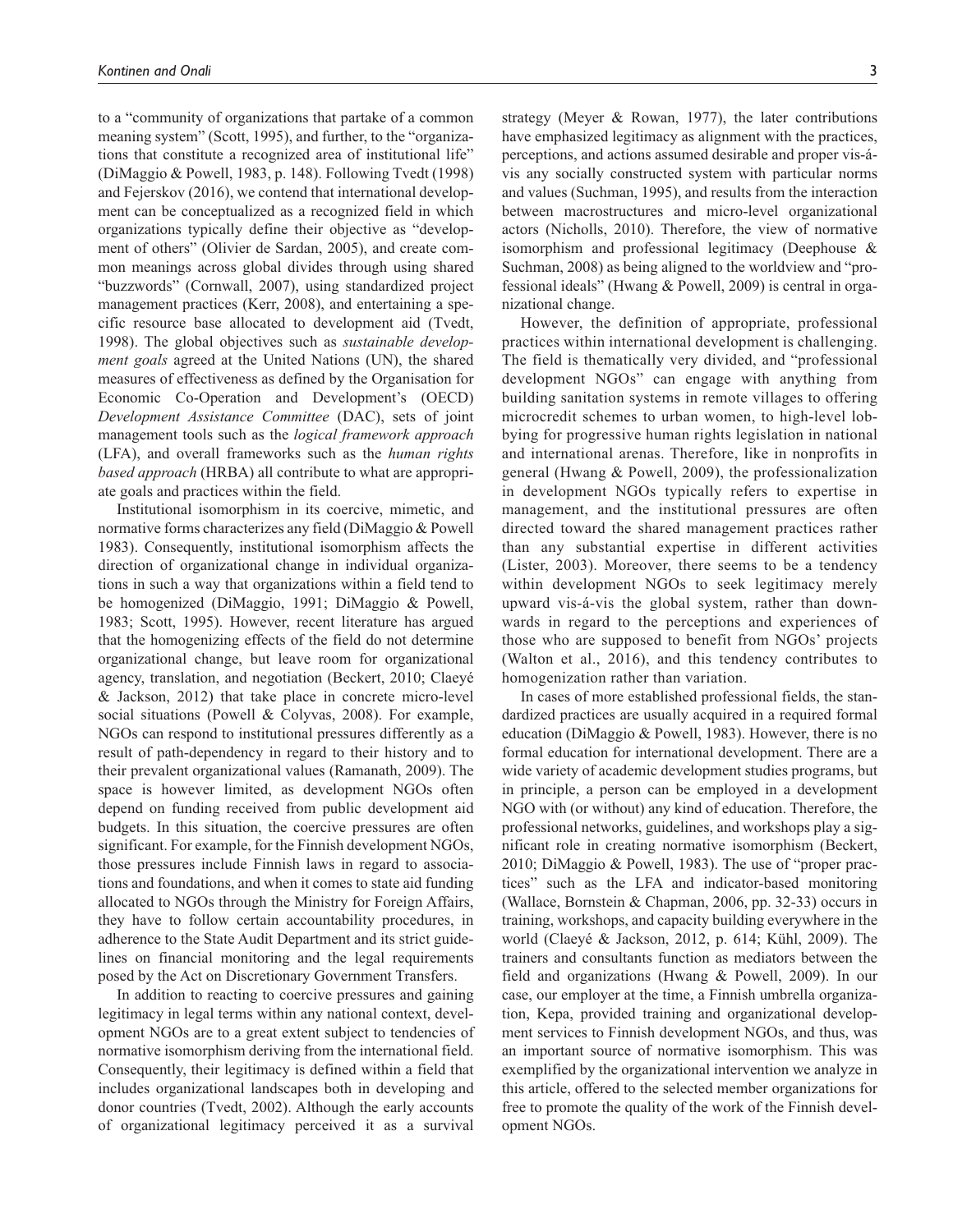Although the consultants and external facilitators are mediators between field and organization, they are, similar to academic researchers, often embedded in the same normative system and rhetorical agendas (Tvedt, 2002). The literature has pointed to the fact that when consultants and organizations circulate in the same meaning systems, the possibilities of organizational interventions to produce innovative and critical ideas are delimited (Fenwick, 2003). This observation supports the argument that workshops, organizational development, and capacity building enable and support normative isomorphism. However, less is known about the micro-level processes of *how* this happens, and what kinds of interactions take place between consultants and organizations. To address this need for knowledge, we focus on the ways an organizational intervention supported normative isomorphism in Finnish development NGOs.

### **Methodology and Research Material: Analysis of Program Mechanisms in an Organizational Intervention**

In this section, we describe our methodological approach we use to analyze our intervention, the original design of the organizational intervention under scrutiny, and three selected case NGOs. As the need to analyze the intervention from the perspective of isomorphism arose long after the interventions had ended, we opted for a retrospective reflection and evaluations of the process. Methodologically, our research is situated in studies of evaluation of organizational interventions (Nielsen & Abildgaard, 2013). As the analysis of our own conduct is by no means unproblematic, we searched for a methodological approach that could provide necessary analytical distance, and be something more conceptual than simple reflection on the interventionists' role typical to action research (Stringer, 2014). To be able to critically analyze our own intervention, we decided to apply the methodological tools provided by realistic evaluation (Holma & Kontinen, 2011; Pawson & Tilley, 1997; Soininen, 2013). Such evaluation typically examines the context–mechanism– outcomes configurations, and is particularly interested in mechanisms triggered by interventions in a certain context generating outcomes, in an effort to find out what kinds of interventions work for whom in which context.

As we were not primarily interested in the outcomes, but rather in the process of intervention, we draw especially from the methodological notion of program mechanisms which refers to the different ways in which the intervention triggers changes in the context (Pawson, 2011; Pawson & Tilley, 1997; Soininen, 2013). The program mechanisms are often implicit, "processual explanations of how the activities work" in producing the change in the course of an intervention (Pawson & Manzano-Santaella, 2012, p. 187; Pawson & Tilley, 1997, pp. 74-75). In our case, we set out to analyze specifically the ways in which the intervention supported those outcomes that consolidated mainstream ideas rather

4 *SAGE Open*

than initiated new and alternative ones. The mechanisms are not equal to activities such as workshops. Instead, they refer to the processes within or triggered by the activities which are not directly observable but result from a systematic analysis of the material processes of intervention (ibid.).

According to realistic evaluation, the intervention always takes place in a certain context that refers to, for example, the institutional locations, geographical space, and socially constructed understandings of the environments (Dahler-Larsen, 2001; Kazi, 2003; Pawson & Tilley, 1997). We define the intervention context in two ways. First, the context refers to the three NGOs participating in the interventions, and second, to the institutional field of international development for which these NGOs wish to gain legitimacy. Moreover, the realistic evaluation contends than an intervention, through its program mechanisms, triggers context mechanisms, "choices and capacities" which lead to change in behavior (Pawson & Tilley, 1997, p. 66). They take place in contexts in which people engage in meaning creation, action, and decision making (Astbury & Leeuw, 2010), and thus, guide the analytical attention to the micro-level interaction and action.

When it comes to a practical method to analyze program mechanisms, the realistic evaluation has been quite pluralistic tradition (Kazi, 2003). In our research, we opted for a qualitative case study (Yin, 2013) where three NGOs represented cases from a similarly structured intervention. We first considered them to be cases of the same phenomenon (Patton, 1990), namely, organizational change in a course of an organizational intervention. Second, on the basis of our long professional experience, we also considered these three NGOs as typical cases (Patton, 1990) of Finnish middlesized development NGOs with established history in development cooperation, funding from the Ministry for Foreign Affairs, and professional staff. Third, the cases were also selected on the basis of the amount and accessibility of the data, as these NGOs had voluntarily applied to be participants in the organizational development and consented to data collection during intervention processes (Yin, 2013).

The case selection poses limitations to the research. First, the NGOs were self-selected as they applied to participate in this particular organizational development offered by the umbrella organization, and second, based on our selection criteria, they were quite similar NGOs and thus, did not provide much variation. However, we contend that the strategy of selecting similar cases does not hinder us from analyzing the program mechanism, which is the main focus of this particular article. The similarity supports the examination of the typical ways through which the isomorphism was encouraged. We will next describe the intervention design and the selected case organizations in detail.

### *The "Evaluation for Everyday Use" Intervention*

The *Evaluation for Everyday Use* intervention (Kontinen, 2012) was an organizational development process in support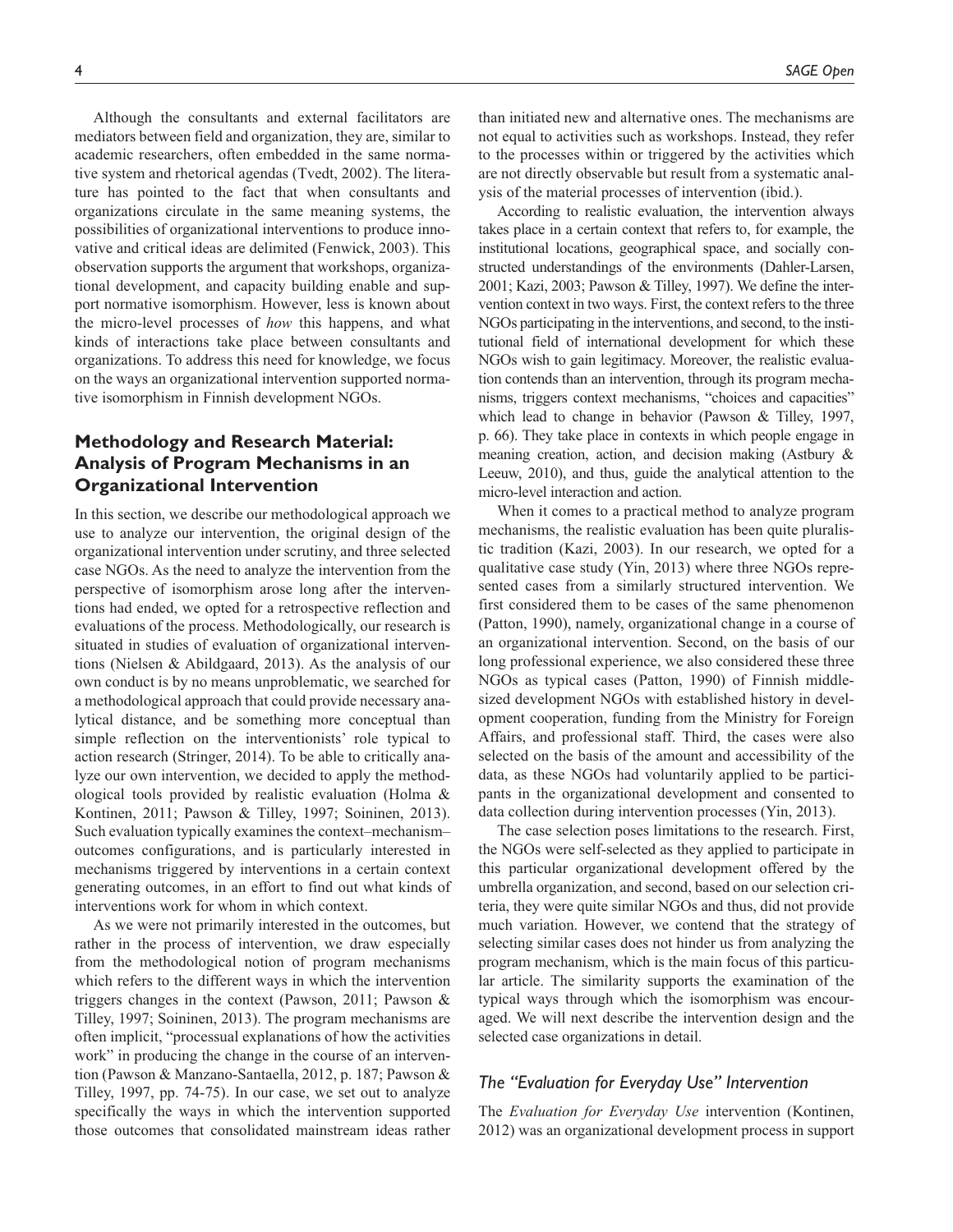of monitoring and evaluation, offered by KEPA, an umbrella organization for some 300 Finnish NGOs engaged in international development cooperation. The intervention was initiated in 2008 to address the demand from KEPA member organizations, in the context of increasing external pressure, to improve knowledge creation systems in development NGOs. For some 20 years, KEPA had provided in-house training for its member organizations. The *Evaluation for Everyday Use* intervention was a new concept where facilitators from KEPA went to individual organizations to guide change processes instead of inviting individuals to be trained. The intervention implemented in 10 NGOs in total included six workshops where particular needs of the organization were analyzed. Specific developmental tasks were defined and implemented over a  $1\frac{1}{2}$ -year time span. The novel approach was also considered to allow learning, innovation, and criticism of the mainstream demand of international development through providing space for internal debate in the organizations.

The design and implementation of the intervention was a learning process for us. Rather than implementing any clearcut organizational development model, or action research methodology, the design of the intervention was an eclectic combination of different principles. The first principle was to contextualize and historicize monitoring and evaluation activities in each individual organization. This principle was based on the notion of a zone of proximal development (Engeström, 2001) in an organizational context. The principle implied that new practices in organizations are always embedded in the current ones, with a potential to take the next steps within the zone of more advanced practices. Accordingly, it makes no sense to introduce ready-made models or practices from other organizations. Instead, it is better to identify with the staff the potential next step to be taken. The second principle was to consider tensions and contradictions in current practice as sources of organizational learning and innovation (Engeström, 2001). The third principle included the need to identify clear developmental tasks, and their joint prioritization for concrete implementation was taken from the approach of the European Foundation for Quality Management (EFQM, 2013). This approach had successfully been used by second one of us in a job related to internal planning, monitoring, and evaluation systems. The fourth principle was to hold a quite open agenda of "walking together" with the organization and flexibly addressing their needs during the intervention process. This aligned with an organizational development approach of process consultation (Schein, 1999) widely utilized in organizational development. The fifth principle was inspired by the approach of appreciative inquiry (Cooperrider & Whitney, 2001) in that it emphasized positive visions rather than problems, challenges, and tensions. All in all, our organizational intervention was based on the principles of historicity, paying attention to tensions and contradictions, as well as strengths and positive visions, and working with the organization to

| Workshop | Content                                                                             |
|----------|-------------------------------------------------------------------------------------|
|          | Introduction to the project                                                         |
|          | General introduction to debates on monitoring and<br>evaluation in development NGOs |
|          | Timeline of the activities of the NGO                                               |
|          | Identification of strengths and weaknesses in NGO<br>monitoring and evaluation      |
|          | Prioritization of needs and selection of the<br>developmental task                  |
| $4 - 10$ | Working with and accomplishing the selected<br>developmental task step-by-step      |

*Source.* Kontinen (2012).

*Note.* NGO = nongovernmental organizations.

identify the next step in its zone of proximal development. The overall design is presented in Table 1.

Thus, the basic logic behind the intervention was that with the external facilitation, NGOs would be able to better analyze their current monitoring and evaluation practices, and come up with innovative developmental tasks and new practices that would enable them to learn better about their practices in their program countries in Africa, Asia, and Latin America, and this would result in better development projects. The first three workshops were structured in a similar way in each organization, whereas the rest were tailored depending on the requirements for accomplishing the selected developmental task.

### *Research Material on Three Selected NGOs*

The selected case organizations were among the most professional ones with some two to four decades of history in development cooperation. They had established organizational structures, practices, and partnerships with southern NGOs. All three NGOs employed between 10 and 15 personnel at their headquarters in Finland, and their annual budgets were in the area of three million euros. They were heavily dependent on the Finnish government's aid budget, with approximately 75% to 85% of their spending originating from there. They continuously implemented development cooperation projects in Africa, Asia, and Latin America. Despite their differences in geographical and thematic focuses, their development cooperation was organized as projects implemented with partner organizations in the south. Two of the organizations had coordinators and a small office in the partner countries.

The first, the *International Solidarity Foundation*, was founded in the 1970s during the third-world solidarity movement. It gradually developed from a movement into a professional development NGO that implements development projects related to sustainable livelihoods and gender equality in Uganda, Somaliland, and Nicaragua. The implementation of the programs is conducted by local partner organizations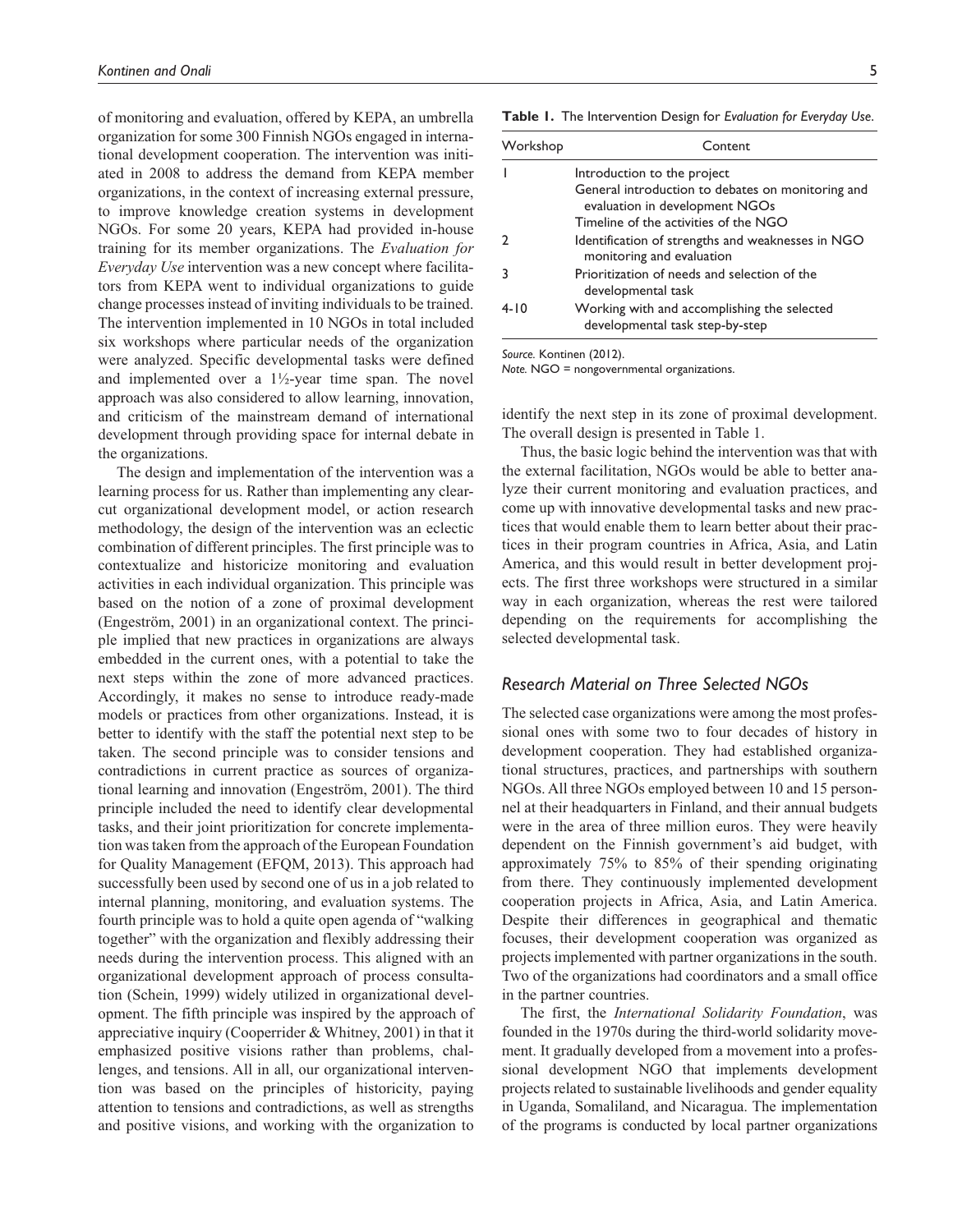supported by a resident Finnish coordinator. The second, *Interpedia*, was established in 1974 mainly as an organization to coordinate international adoptions. The organization gradually started to conduct small-scale development activities and implement child-sponsorship programs. It specializes in child rights, and supports development projects in several countries in Africa, Asia, and Latin America. It does not have field staff, except in Ethiopia, and the partner organizations are responsible for project implementation. The third organization, the *Finnish Refugee Council*, founded in 1965, has a long tradition of working with refugees in postconflict areas as well as in Finland. Its development activities revolve around adult literacy in countries such as Uganda, Sierra Leone, Liberia, and Thailand. The organization has a Finnish coordinator in the partner countries, but relies on partner organizations for actual implementation of the development projects.

During the interventions, we continuously collected material that, as per our agreement, with the NGOs, we would be allowed to use in academic publications after the interventions. The research material for this article consisted of six audio-recorded workshop discussions in each organization. The workshop data were supported by saved email communications; NGO documentation considering planning, monitoring, and evaluation of their activities; and our own reflections during the interventions. In the analysis, we used all the material in our effort to analyze the process. The methodological notions of outcomes and program mechanisms guided our reading of the research material. In our analysis, we first reconstructed the intervention process in each organization to be able to describe the main steps taken and outcomes achieved. Second, we scrutinized the interaction between us as facilitators and the NGO staff, especially during the workshops to analyze what kinds of program mechanisms were realized. In what follows, we will first briefly describe the intervention processes and then proceed to the results concerning intervention mechanisms.

#### **Intervention Processes and Outcomes**

The structure of the intervention and the content of the first three workshops were similar in each organization. The first workshop started by introducing the project, presenting the general international debate around evaluation in development NGOs, and drawing a historical timeline of the activities of the NGO. The second workshop focused on joint analysis of organizational strengths in monitoring and evaluation, and identified possible needs for further development. In the third workshop, these needs were revisited and prioritized, and one of the tasks was selected to be addressed in this particular project. In the subsequent workshops, the selected tasks were carried out, and thus, were somewhat different in each organization. The number of participants in the regular workshops varied between four and 10. Typically, these included project coordinators, representatives from the

financial management department, program directors, and at times, the executive director of the NGO. However, in each of the NGOs at some point, a larger 1-day workshop with participation of a wider range of staff from both Finland and partner countries was arranged to further the developmental task.

The International Solidarity Foundation has its roots in the European Solidarity movement of the 1960s and 1970s. The timeline drawn in the workshop clearly indicated how its activities started by organizing demonstrations and making small gestures of solidarity such as sending hoes to Zimbabwe. After the 1980s, it expanded significantly, and started a number of development cooperation projects in Uganda, Nicaragua, and later in Somaliland with funding from the Ministry for Foreign Affairs. At the time of our organizational intervention, the NGO had a well-established, LFA-based project planning, implementation, and monitoring manual in use. It also had a development cooperation program that was divided into gender equality and decent work. The strengths and weaknesses were analyzed in a large workshop where also the staff from the program countries participated. Among 20 identified strengths were the existing program and tools, as well as good partner relationships and resources allocated for learning and development. Twenty developmental tasks identified included need for more experience sharing and learning, learning and benchmarking from other organizations, monitoring tools and plans, establishing a monitoring system at the level of organization, and defining program indicators. The latter was selected as the task for the intervention. Two program coordinators went through all the indicators in ongoing projects, and sketched a draft for program indicators on the basis of this effort.

In Interpedia, the historical analysis revealed how it started in 1974 as a small organization taking care of international adoptions in Finland, but has gradually grown into a middlesized NGO with development cooperation and advocacy work in parallel with the adoption function. The development cooperation started with small-scale projects, such as importing some local handicrafts from developing countries to be sold in Finland. After receiving increasing development cooperation funds from the Ministry for Foreign Affairs, a quite rapid expansion of development activities took place, and the number of projects implemented with partner organizations in global south grew, and they were planned and implemented in a more professional way. In the early 2000s, Interpedia started to work on a development cooperation program to polish its organizational objectives and explicate its indicators. However, the program was not finished due to some intervening issues. In the analysis of developmental tasks, three out of the identified nine were related to the unfinished program. The strengths identified included things such as willingness to learn and a clear thematic focus. In the prioritization workshop, the finalizing program and its indicators were selected for further development. The organizational process continued by facilitators' feedback on the clarity of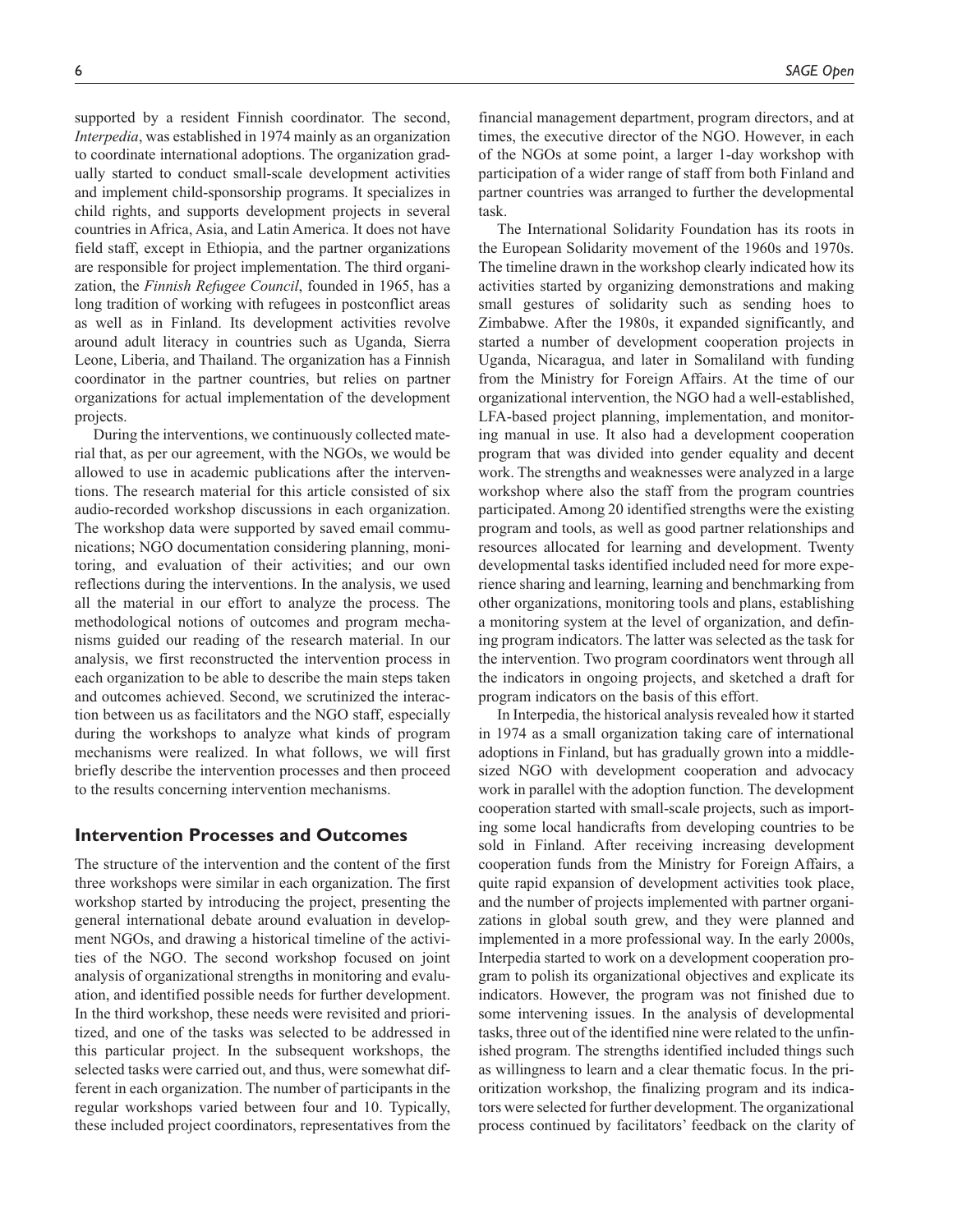the draft program document, comparing the new project proposals from the field with the objectives of the program, and discussing the issue in a 1-day workshop with the staff. In the workshop, it was decided that the main objective for the program was the "balanced childhood for the children of Interpedia's cooperation countries," and the program aligned with the Declaration of the Rights of the Child . It was suggested that the subobjectives and indicators could also be developed on the basis of the international standards, and not invented from scratch. During the process of revising the program document, the partner organizations were consulted, and finally, an experienced volunteer from a Nepalese partner organization came to Finland to finalize the program document on the basis of the discussions.

The Finnish Refugee Council, with over 50 years of organizational history, works with refugee-related issues both in Finland and in developing countries. In its development cooperation projects, it has focused on supporting adult literacy and conflict prevention among refugees in different countries, for example, in Sierra Leone and Liberia, by implementing individual projects with partner organizations. In the analysis of the strengths, the staff identified altogether 12 strengths, including good motivation, good personnel, and existing tools and guidelines for monitoring and evaluation. The 12 developmental tasks included practicalities, an attitude of learning and not control in regard to monitoring, and the systematization of knowledge creation at the level of the entire organization. The last point included combining the work with refugees in Finland with the development projects in developing countries. There were already many tools, but they were scattered among different parts of the organization, partners, and individuals, and bringing these together into one shared manual was selected as the main developmental task. The partners and country representatives from Liberia and Sierra Leone were asked to present and share their monitoring tools, and the draft of the guidelines was discussed in a 1-day seminar with extensive participation from the staff and the partner organizations. The manual was finalized by the program staff located in the headquarters and distributed within the organization.

In retrospect, we can identify the main outcomes of the interventions in three selected organizations as follows: (a) defining program-level indicators based on LFA logic in International Solidarity Foundation, (b) producing a polished development cooperation program with initial ideas for indicators and guidelines in Interpedia, and (c) putting together organizational guidelines for monitoring in the Finnish Refugee Council. All the outcomes reflected responses to both managerial and practical needs in monitoring, and continued already ongoing processes in the NGOs. Moreover, each organization had a different stand toward the general trend in development NGOs to move from implementing individual projects to defining organizational strategies and programs. The International Solidarity Foundation had already implemented a program-based approach, but still

lacked program-level indicators for following its work. Interpedia had initiated the drafting of a program, but the process had been interrupted due to lack of personnel resources. The Finnish Refugee Council did not have a program, and at this point, did not even consider drafting one to be relevant but started to create connections between its different sectors in the developed manual. One can confidently argue that such outcomes related to organizational management tools such as program documents and indicators exemplify the consolidation of the mainstream rather than challenging the isomorphic. The interventions principle of moving into the *zone of proximal development* was thus realized, but the direction seemed to be toward institutional isomorphism with the international field. In what follows, we will answer the question of how this happened.

### **Program Mechanisms That Enabled Institutional Isomorphism**

In this section, we present the findings of our analysis of the program mechanisms. We asked through what kinds of program mechanisms the organizational intervention triggered change in the direction of normative isomorphism. As a result of our analysis, we identified three such main intervention mechanisms: convincing, embedding, and consolidating. In what follows, we first describe each mechanism at turn, and then reflect on the changes triggered by comparing the three case organizations.

#### *Convincing: Evaluation Is Important!*

We named the first program mechanism identified as *convincing.* By "convincing," we refer to elements of the intervention that resulted in NGO staff being convinced of the importance and relevance of the intervention. Thus, the program mechanism of convincing triggered acceptance, motivation, and engagement in the NGOs. Convincing took place partly before the intervention while recruiting applications to participate from the NGO, and partly at the beginning of each intervention when motivating individual members of the staff to take part in the workshop discussions. The mechanism of convincing was enacted by the umbrella organization that provided the service, the external consultants, and by a few—or one—enthusiastic member of staff in each organization. It addressed two main features in the organizational contexts that potentially hindered organizational change: (a) the potential skeptical attitudes toward the organization's intervention itself and (b) the critical stances toward the monitoring and evaluation activities in general.

In each organization, a few members of staff were highly motivated to participate in the process, whereas others hesitated. Monitoring and evaluation, especially in its development cooperation projects, was part of the organizations' normal work, but some staff members experienced monitoring and evaluation mainly as an extra burden caused by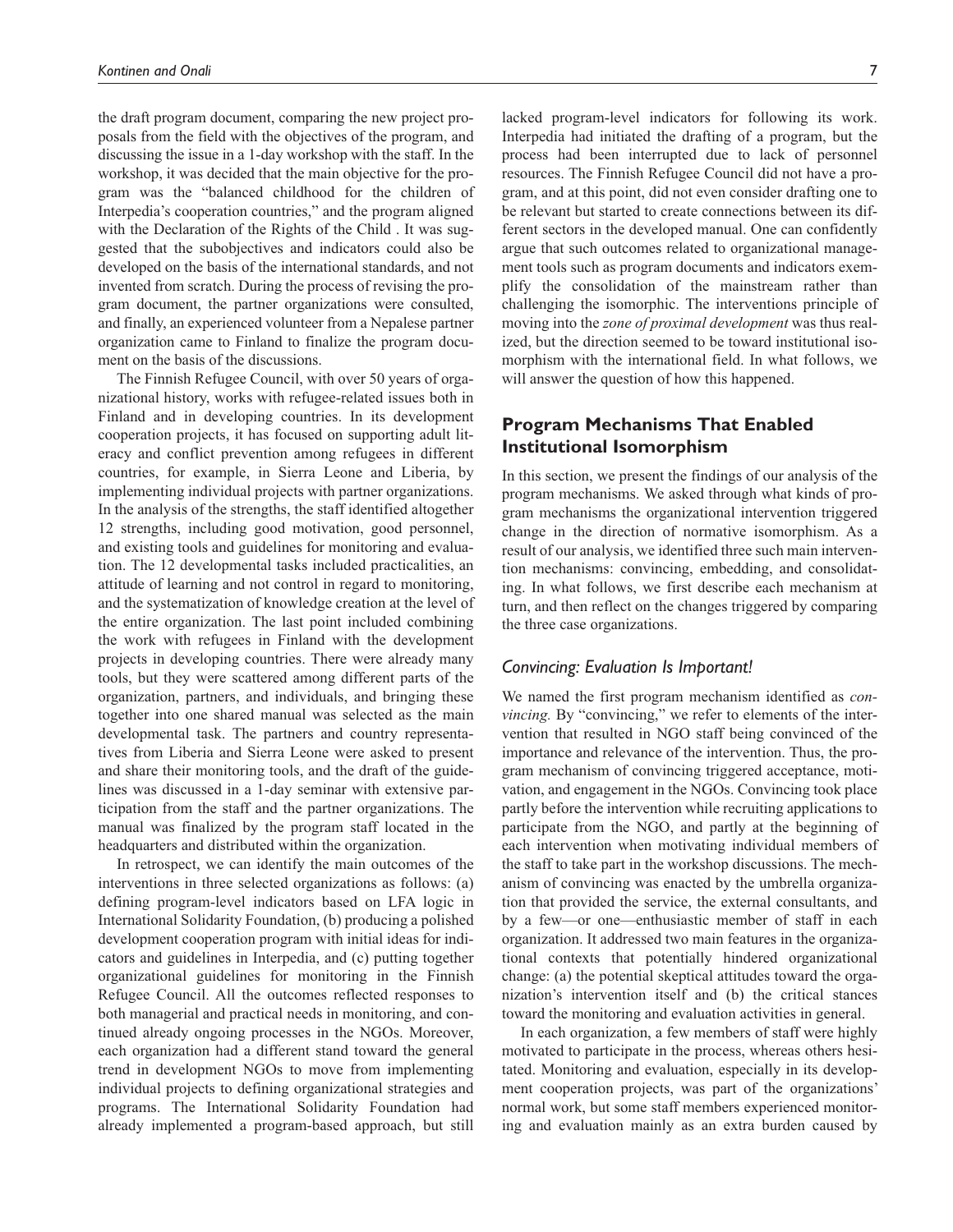external demands from the donors. They were partly conceived as control mechanisms and unnecessary performance that took time from the real and meaningful work. The mechanism of convincing tamed such criticism and created willingness in the participants to see monitoring and evaluation as important and worth further development.

One example of the activity that realized the mechanism of convincing was the introductory lecture during the first workshop. In that lecture, we presented the current general debates on monitoring and evaluation in development NGOs. In the presentation, the accountability, developmental, and knowledge creation motivations behind evaluation were discussed (Chelimsky & Shadish, 1997), followed by a presentation of the idea of four generations of evaluation: measurement, description, judgment, and negotiation (Guba & Lincoln, 1989). The emergence of participatory modes of evaluation in development cooperation was emphasized (Chambers, 2008), and the particular challenges in NGOs, including the culture of activism, strong value base, and learning-by-doing rather than reflecting, were presented (Edwards, 1997). Furthermore, we introduced the methodological dilemmas of constructing causal relationships, struggling with attribution, ideas of contribution analysis (Mayne, 2001), as well as the emerging trend of program theory evaluation (Chen, 1990) in development cooperation.

Even if the presentation of the recent trends was presented in a "matter of fact" style, a further analysis showed how we had quite straightforwardly created a norm according to which the "up-to-date" NGOs at international scale perceive monitoring and evaluation learning rather than accountability, discuss attribution and program theories rather than struggle with the traditional project indicators, and appreciate continuous reflection within organizations. In the presentation, for example, we used humor that seemed to implicitly downplay the "old" and opposite perspective as old-fashioned or even naïve. In all the NGOs, at the end of the first workshop and after the presentation, the participants, including those who had been hesitant, according to their immediate feedback and reflections on the later phases of the process, were at least to some extent motivated and convinced to improve monitoring and evaluation for the sake of learning.

### *Embedding: Situating Intervention in the Current Debates and Practices*

The second identified mechanism was named *embedding.* This category was inspired by the literature of organizational knowledge and implementation of new technologies and models in which embedding refers to the ways in which general knowledge is translated to fit with the existing organizational practices and structures (Sydow, Lindkvist, & DeFillippi, 2004). Although the mechanism of convincing strengthened the motivation and zeal of the participants, the mechanism of embedding triggered changes in organizations' own activities by placing the general terminologies and ideas used within the

current situation in the organization. The mechanism of embedding operated partly during the first, second, and third workshops. It spoke to the potential challenge of considering the organizational interventions as an irrelevant "consultant package," decoupled from the everyday challenges of the organizations. The members of staff had extensive experience of participating in different workshops and training courses. Moreover, some of the organizations had also previously used consultants to introduce new systems, or approaches providing experience of interesting workshops with little content connected to the actual work of the organization. As one of the coordinators commented, when describing his previous experience in regard to strategy development workshops,

Maybe, we have different perceptions of the strategy; you say it would be beneficial for us, but it seems that the only objective is to develop rules for us, so it would not benefit us, but would force us to do certain things. (August 27, 2009)

The program mechanism of embedding addressed these doubts and bridged the existing practices in the respective organizations with the general challenges in the field. The mechanism of embedding was realized particularly through activities such as using tools to analyze the existing organizational practices and to frame an agenda for discussions. The main tools included PowerPoint slides introducing *the current debates* concerning evaluation in general, *a timeline* by which the history of the organization was investigated, and *a cross-table of focuses and levels* of monitoring and evaluation used in the analysis of current organizational practices. Joint construction of the timeline of the flipchart showed the ways in which the organization had changed during its years of existence. In all three organizations, the timeline revealed significant growth and professionalization of development cooperation during the previous decade, with future prospects for further expansion. This observation supported the need for the organizations to gain further legitimacy as proper professional development NGOs, distancing themselves more clearly from the voluntarism and the do-it-yourself follow-up practices used in the past.

In addition, the current assessment practices, being already quite professional, were analyzed in regard to their focuses on individuals, projects, programs, organizations, and networks, and the related levels of activities, outputs, outcomes, and impacts. These dimensions directly reflected the mainstream practices and vocabularies in development organizations. For example, the levels used correspond directly with the object hierarchy of LFA. Not surprisingly, most of the existing organizational practices concentrated on monitoring of activities at the project level, and there were few practices and tools for analyzing the impact at the level of programs, organizations, and networks. The design of the analysis tool (see Figure 1) where networks and impacts were presented in the top-right box indicated this being the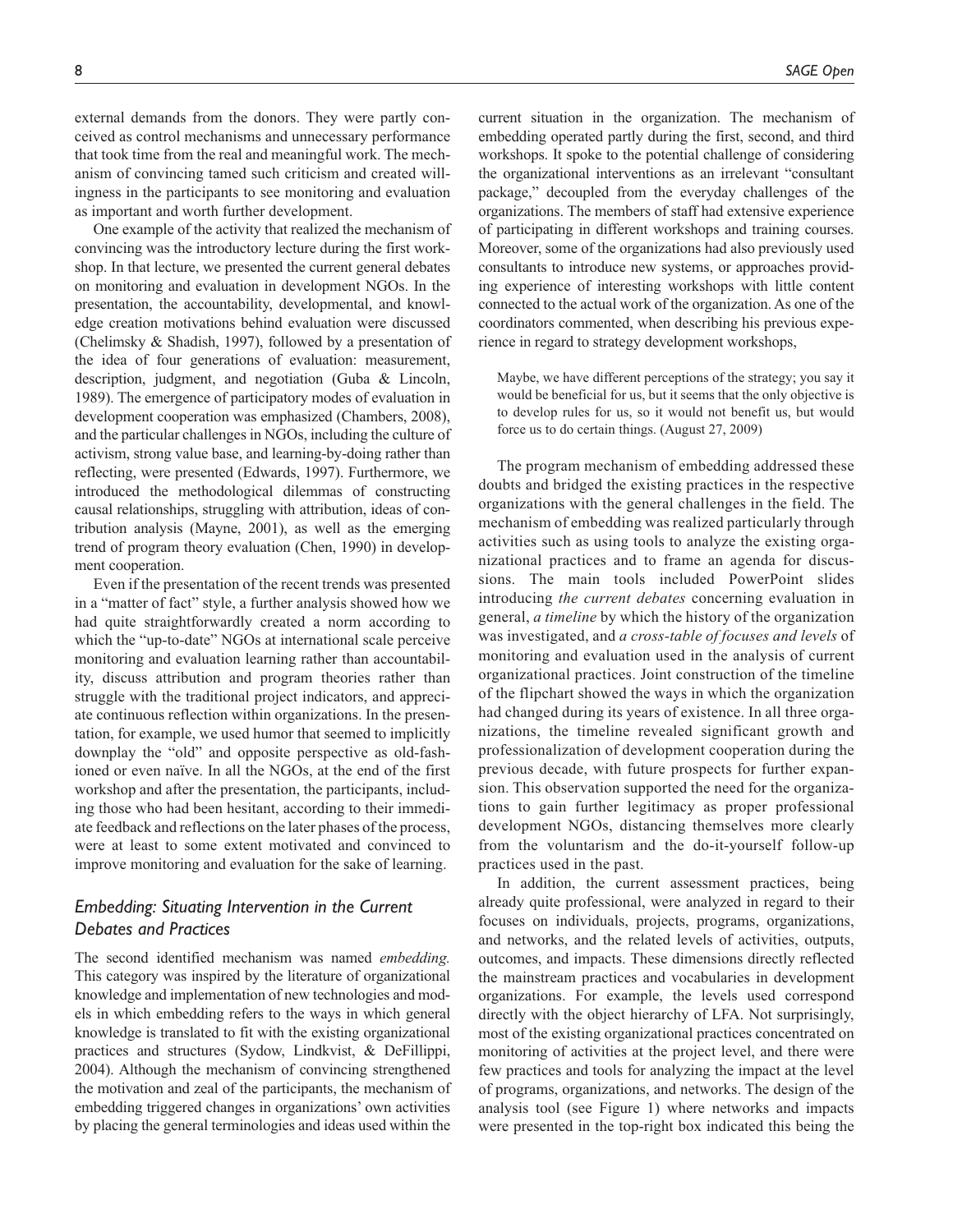| <b>Network</b> |                                |         |                 |                |
|----------------|--------------------------------|---------|-----------------|----------------|
| Organization   |                                |         |                 |                |
| Program        |                                |         |                 |                |
| Projects       |                                |         |                 |                |
| Individual     |                                |         |                 |                |
|                | <b>Activities and finances</b> | Outputs | <b>Outcomes</b> | <b>Impacts</b> |

**Figure 1.** Table provided by the facilitators to analyze the monitoring tools used in an organization.

"most advanced" slot toward which NGOs should proceed to be legitimate.

The PowerPoint slides presented in the first introductory workshop depicted general challenges in evaluation in any field as follows: (a) objectives and strategic level, (b) indicators and operational level, and (c) utilization and learning. According to our presentation, the general evaluation challenges include vague identification of objectives, and with this lack of objectives, it becomes impossible to design indicators to measure them. Challenges presented also included the observation that evaluation results are rarely used in redirecting organizational action, and thus are not useful for learning purposes. Clearly, the joint analysis of the strengths and developmental challenges in the particular organizations that followed the presentation was inspired by the very terminology presented in these PowerPoint slides. Discussion of the challenges in each organization, not surprisingly, revolved around the unclear organizational objectives, lack of well-defined indicators, and nonexistence of organizational routines for learning from evaluation.

All in all, the mechanism of embedding included practices in which the NGO staff analyzed problems in their daily work vis-á-vis the tools and vocabularies provided by the facilitators. In this process, the uncertainties, challenges, and difficulties, as well as good practices and successes experienced by the staff were translated into the general vocabulary used for monitoring and evaluation in the field of development NGOs. Notions such as "objectives," "indicators," and "learning" were applied to organizations' own situation. Moreover, a certain structure of object hierarchy in project work and monitoring inspired the analysis of ongoing activities. In this translation process, the intervention vocabularies gained concrete meaning in every particular organization, and triggered a perception of relevance. As shown earlier, such project management vocabulary was in use in the organizations already before the intervention, and thus, embedding consolidated its relevance to experienced challenges that were not all previously articulated through this particular vocabulary.

#### *Consolidating: Advancing Within the Mainstream*

The third mechanism identified was *consolidating*. This mechanism continued the processes triggered by the embedding.

Although embedding encouraged the identification of needs for improvement in accordance with the mainstream vocabulary and trends, the mechanism of consolidation, for its part, strengthened the aspiration to improve the existing systems and to complete the developmental tasks identified. Consolidation refers to the ways in which the intervention strengthened proceeding along the current mainstream trends when completing the selected tasks. The mechanism of consolidating operated in two ways. First, it consolidated the selected task as an everyday activity of the organizations, and second, it consolidated the organizational change to adhering to the trends in the organization's field.

In the first regard, consolidation triggered a mechanism in which the staff started to commit time and energy to the selected tasks as part of their job description. For example, the two program coordinators in the International Solidarity Foundation spend days reviewing the existing project indicators to come up with feasible program indicators, the staff in both headquarters and field offices in the Finnish Refugee Council make a remarkable effort to collect all the existing monitoring guidelines and practices, and Interpedia invited the staff for a 1-day seminar to improve the program document and its indicators, and assigned a person from their Nepalese partner organization to complete the document. Thus, over a time span of 1 year, the developmental task identified in the intervention became part and parcel of daily work, and ceased to be an "extra" task conducted in the contexts of a particular intervention.

The intervention activities that realized this program mechanism included pushing decisions on the task selection, and structuring the work in between the three last workshops in such a way that the selected task was actually conducted. The prioritization and selection of the developmental tasks was difficult, and in each NGO, there was a lively discussion about different potentialities. Often the debate lasted until the last minute of the time allocated to the workshop, and that is when we often pushed for, and consolidated a certain decision, saying for example, "So, would it be these indicators then?" At the same time, some innovative examples such as developing video reporting instead or written reports were often quickly by-passed, often with joint laughter accompanied with comments of the impossibility of the ministry accepting such an idea. Moreover, the accomplishment of the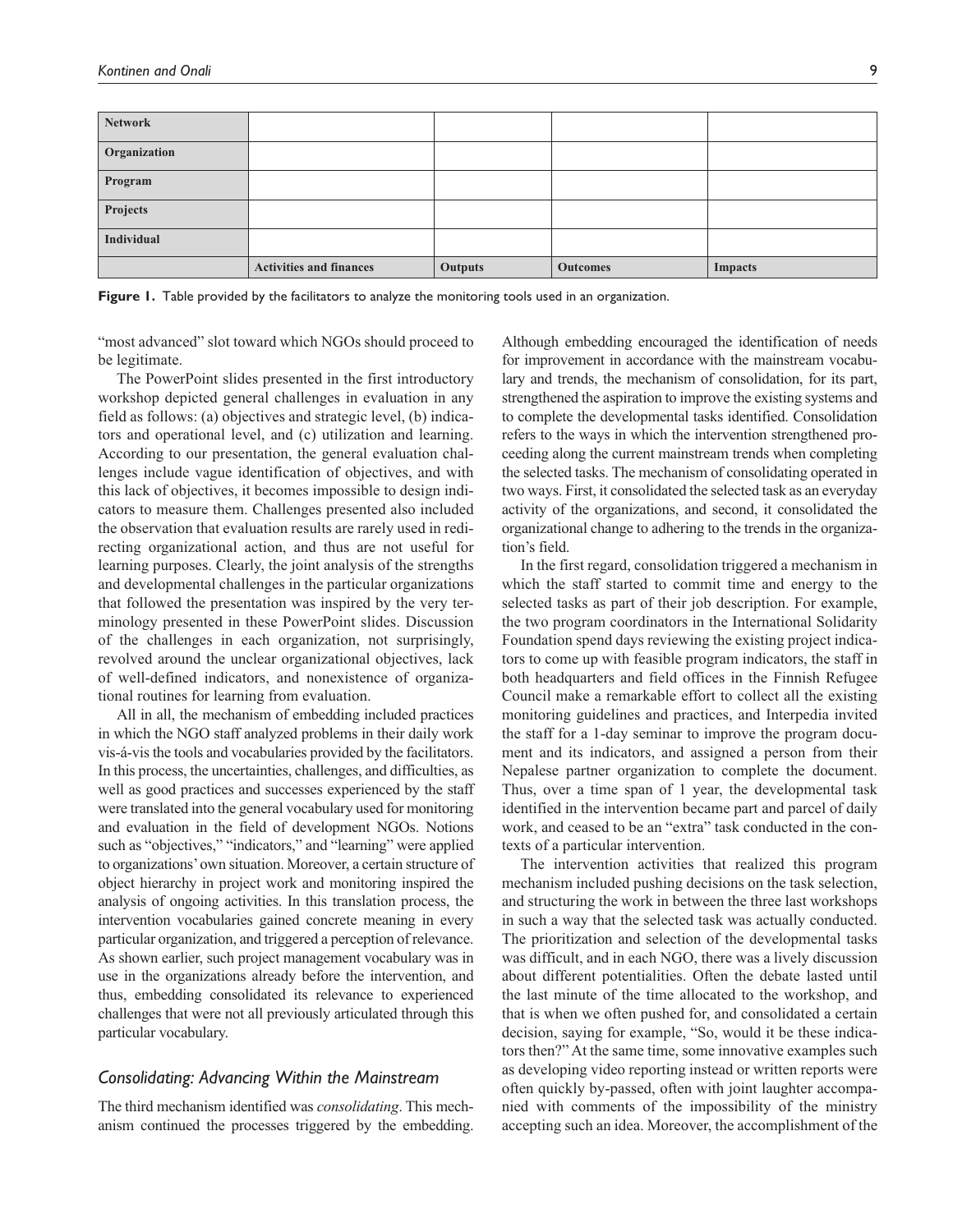tasks was heavily structured and scheduled by the facilitators. We volunteered to review and comment on documents or indicator drafts, and searched for additional information. At the end of each workshop, the next steps were agreed, and partly as a result of the previous mechanism of convincing and embedding, the staff was determined and motivated to proceed, and it was ensured that the tasks discussed in the intervention workshops did not remain decoupled from the daily work. In this aspect of consolidation, our role was important. As a director of one of the NGOs stated after the process,

 . . . maybe, we should put a photo of the facilitators on our wall, as a deterrent, I wish we could be as effective in other processes as well, when you were not there, our pace decreased [laughter]. (November 14, 2011)

Second, consolidation included ways in which the accomplishment of the selected tasks made use of the already existing models in the international field. In practice, consolidation with the field showed in the ways the NGOs opted to move from a project to program approach and perceived indicators as the foundational tool in monitoring and evaluation, worth of improving rather than abandoning. These organizational development cooperation programs exemplified the strengthening of strategic thinking in development NGOs, and required clear definitions of the organizational mission, vision, and goals. In Interpedia and the International Solidarity Foundation, the consolidated developmental tasks revolved around the development cooperation program. As indicated in one of the workshops in Interpedia,

now, we have a large number of projects that are only loosely connected, we would like to see it the other way around. It is our goal to proceed towards program-based thinking. (March 3, 2010)

Solidarity remained with its existing programs but revised and further developed the indicators at the program level. In contrast, the Finnish Refugee Council abandoned the program approach at the time of the intervention as explicated by the director: "We will continue on the basis of projects . . . I do not see any reason to put the activities into a program model" (May 6, 2009). This was connected with the observation that the strategic objectives of the organization should first be defined: "As, we are to develop this monitoring system, we should define our strategic objectives first, what we want to do, and then follow those" (May 6, 2009).

A second isomorphic trend supported by the consolidation was the emphasis put on indicators as the main means of measurement. The need for clarifying organizational objectives proceeded hand in hand with that of developing indicators. Each organization used indicators in individual projects. However, there was dissatisfaction with the quality of these indicators, and with the extent to which the organizations and partners were actually able to use them as tools for monitoring. The discussion around indicators reflected the mainstream project management view of having a baseline study that sets indicators which can then be compared with measurements at the completion of the project. The development of programlevel indicators was prioritized in the first organization whereas in the two other organizations, the actual improvement of indicators was to follow the clarification of objectives. In these endeavors, organizations not only analyzed their already existing objectives and indicators but also sought models from the international field. In one of the workshops in Interpedia, the structure of their program's objectives and indicators changed to align with the international field following the suggestion given in a group work report in one workshop:

We were thinking how most of our activities come from The Convention of Child Rights . . ., the convention is based on three Ps—Protection, Participation, and Provision—so maybe these things, three things could be the main things and Interpedia's activities would be under them, then you don't have to like renew the plan all the time. (August 23, 2010)

All in all, the consolidating encouraged the organizations to join the mainstream trends in international development. Rather than being critical toward the mainstream and question the entire indicator-based approach to evaluation, the intervention supported sharpening the use of the indicators, and also promoted the idea of a program approach with welldefined organizational rather than project-bound objectives.

### *Program Mechanisms, Outcomes, and Normative Isomorphism*

The program mechanisms identified concerned mostly the ways the workshop discussions and tools used guided the process in certain directions, and motivated and encouraged the members of staff to engage in joint development of monitoring and evaluation tools rather than criticizing or dismissing them in their daily work. In this section, we revisit our second research question, and consider what kinds of consequences there were for the organizational behavior. The overview of the outcomes and the ways that the process supported normative isomorphism are presented in Table 2.

We have shown how the program mechanisms of convincing, embedding, and consolidating all enabled organizational development in the direction of normative isomorphism. As all the NGOs were already aligned with the coercive donor demands, the new improvements were merely related to strengthening their perception of being a professional organization. The mechanism of convincing drew partly from the donor demands and guidelines in regard to monitoring and evaluation, but most importantly, triggered ideas according to which a "legitimate development NGO" is the one involved in improving their monitoring and evaluation practices in a spirit of continuous learning, in contrast to the activist culture of not-so-professional NGOs who focus on action without systematic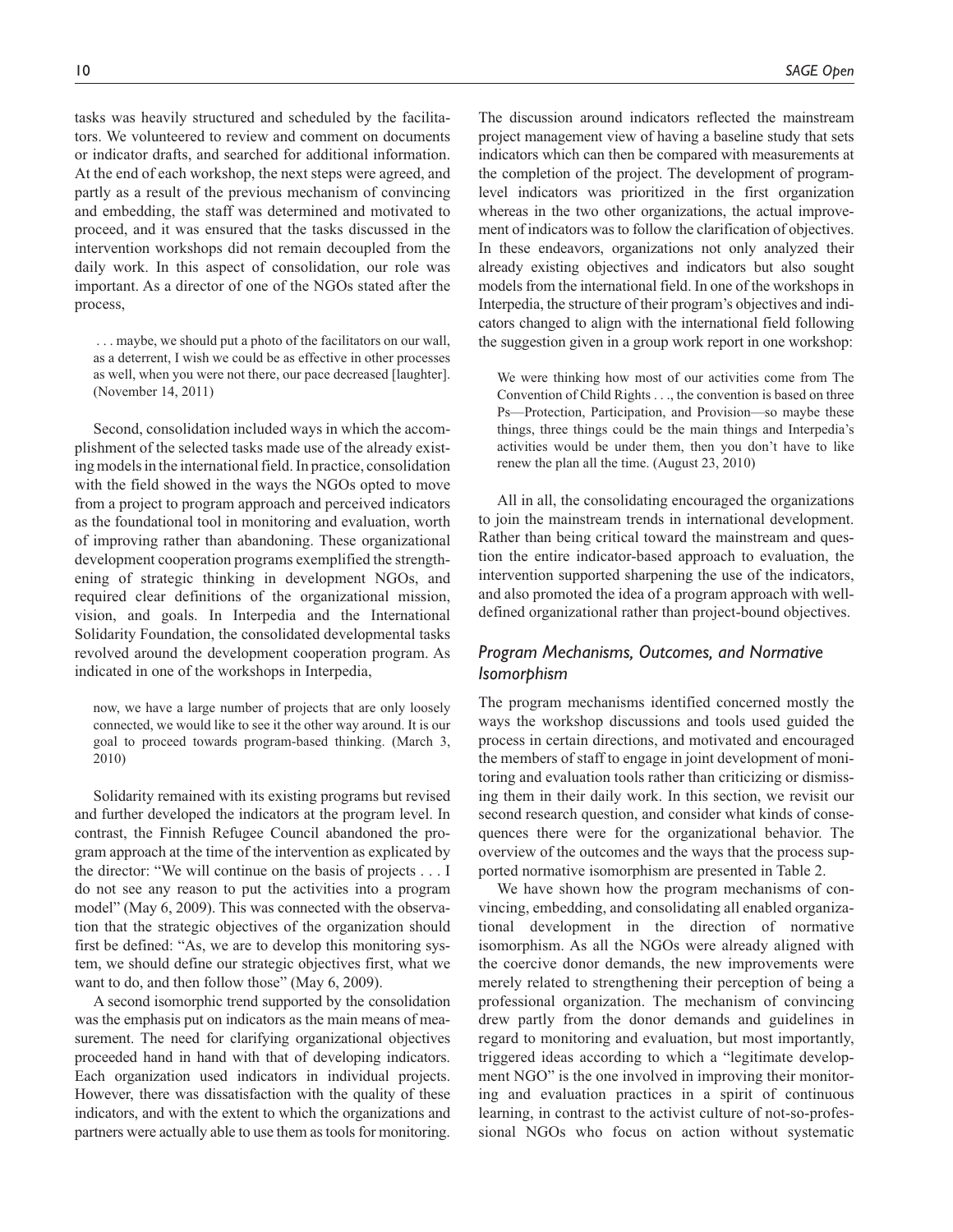| <b>NGO</b>                 | Outcome                                                                                         | Normative isomorphism                                                                                                                                               |  |
|----------------------------|-------------------------------------------------------------------------------------------------|---------------------------------------------------------------------------------------------------------------------------------------------------------------------|--|
| Solidarity                 | Program-level indicators based on<br>LFA logic                                                  | Remaining with the already adapted program approach and LFA<br>tools, and consolidating these through designing measurable<br>indicators for the program objectives |  |
| Finnish Refugee<br>Council | Organizational guidelines for<br>monitoring                                                     | Mainstreaming the practices of monitoring and evaluation in<br>the entire organization and searching for a harmonized way of<br>conducting these activities.        |  |
| Interpedia                 | Polished development cooperation<br>program with initial ideas for<br>indicators and guidelines | Consolidating the program approach and aligning it with the<br>internationally established Child Rights and their indicators                                        |  |

**Table 2.** Outcomes and the Mechanisms of Normative Isomorphism.

*Note.* NGO = nongovernmental organizations; LFA = logical framework approach.

reflection. The mechanism of embedding, for its part, encouraged to label and name the current organizational dilemmas and needs with the mainstream terminology. It increased the experienced relevance of monitoring and evaluation while staff's uncertainties in regard to knowledge creation were jointly defined as needs to develop *clearer objectives* and *better indicators* to be used in the contexts of the existing object hierarchy of LFA rather than enabling the identification and naming of the challenges with a completely different vocabulary, and presenting alternative visions of change. The mechanism of consolidation supported the actual development of new material documents, practices, and tools in the mainstream direction, for example, resulting in accomplishment of tasks that previously had been left unaccomplished because they were not prioritized over other tasks.

The program mechanisms led to different outcomes in each organization. In solidarity, the outcome was to define program-level indicators based on the LFA logic already used in separate projects; in the Finnish Refugee Council, the outcome was a new guidelines and collection of tools for monitoring within the entire organization; and in Interpedia, the outcome was a development cooperation program with indicators adapted from the international child rights. In solidarity's case, opting for the program indicators was aligned with the normative trend in the field where "professional" development NGOs are supposed to have a program approach rather than implement separate projects, and furthermore, they should be able to measure the progress of a program through measurable indicators. In contrast, the Finnish Refugee Council refused to opt for a program approach but rather emphasized the mainstreaming of monitoring activities and tools in all the projects both in Finland and in developing countries. In so doing, it conformed to normative pressures in creating an organizational understanding that in a "professional organization," all activities and projects are monitored in a systematic way by using explicit tools. Interpedia, for its part, returned to its unfinished development program, and struggled with its finalization until it had the idea to utilize the goals and indicators used internationally in organizations focused on child rights.

Therefore, at the end, each organization took the next step in the processes that had already been started before the intervention. None of the organizations came up with suggestions for radical change in the direction of ongoing organizational change. Although a wide variety of potential ideas were articulated in the joint analysis of strengths and needs, the final choice was made in the direction of the mainstream. Through different kinds of background material and tools designed on the basis of mainstream conceptualizations offered by external facilitators, the results of the joint analysis resonated extremely well with the international field. Thus, despite its effort to be open and innovative, our intervention did not invite nor encourage alternative or critical ideas. Had the background discussions, PowerPoint presentations, or analysis tools been totally different, or had the interventionists forbidden any "conventional" answers in the discussions, the results of the intervention and the direction of organizational change might have been different. However, the intervention process itself initiated new kinds of practices, such as inviting the partners from the global south to participate in the design of the systems, and creating spaces for organizational discussions attended by a wider variety of staff. Previously, the development of monitoring systems had been mostly the task of the coordinators in headquarters, and different sections of organizations, such as development cooperation and financial management, had worked separately without systematic joint reflection.

In the end, the organizational intervention did not result in much change in the organizational behavior in terms of the monitoring and evaluation practices and vocabularies but rather reaffirmed the already existing trends of normative isomorphism. The intervention provided encouragement and practical support regarding how to proceed with the ideas for consolidating isomorphism, rather than facilitating identification of new or radical ideas. Our self-reflections revealed that, apparently, we were very hesitant to initiate criticism of the mainstream, or to go against the standards, which would potentially hamper the legitimacy of the case NGOs vis-á-vis the organizational field, and diminish their possibilities for further funding circulating in the international development.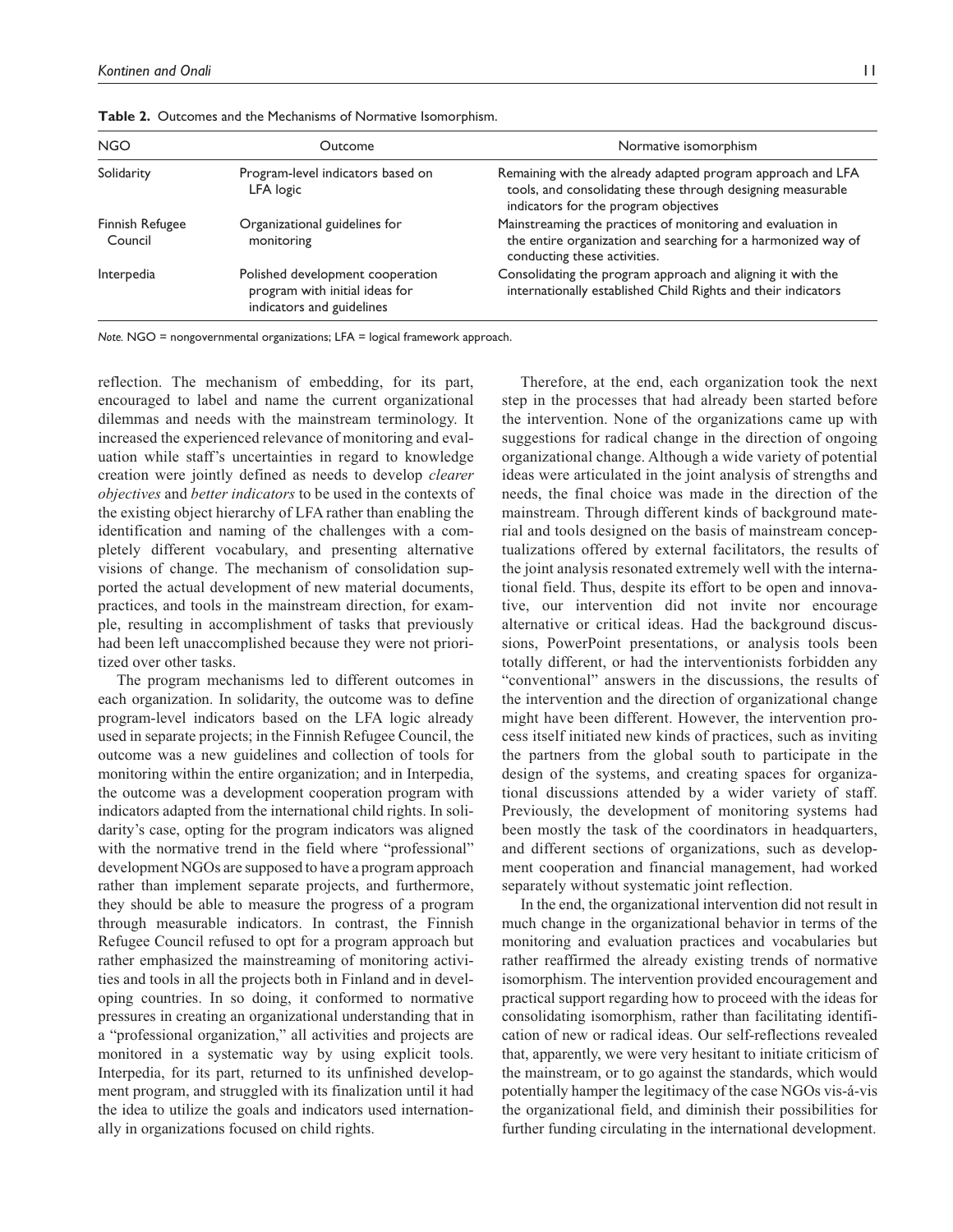### **Conclusion**

We set out to analyze through what kinds of mechanisms an organizational intervention in development NGOs strengthened their alignment with the mainstream of the international field, and what kinds of changes within organizations consolidated normative isomorphism. Inspired by realistic evaluation (Nielsen & Abildgaard, 2013; Pawson & Tilley, 1997), we identified program mechanisms of convincing, embedding, and consolidating. Through these mechanisms that occurred in overlapping phases of the process, and in a quite similar way in each organization, the intervention triggered a staff commitment to developing their monitoring and evaluation, an acknowledgment of relevance of selected developments to their work, and a determination to accomplish the developmental tasks identified. Furthermore, the mechanisms triggered change in which the NGOs improved their work in alignment with the general trends of shifting from project to program-based work, of using measurable indicators in monitoring from project to program level, and of utilizing monitoring approaches common in the field. At first glance, our results might seem self-evident. However, the findings allow a number of theoretical, methodological, and practical conclusions to be drawn.

First, the analysis of the three case organizations confirmed how processes of normative isomorphism shape organizations. The cases showed how quite different organizations, which originally had engaged with mobilizing demonstrations and rallies for international solidarity, with activities of refugee empowerment, or coordination of international adoption several decades previously, were now quite similar to each other in terms of how they were organized, how they received funding from the Ministry for Foreign Affairs, and especially how they managed their development cooperation activities. The intervention did not challenge the ongoing isomorphic tendencies, but rather accelerated the isomorphic processes through strengthening the portrayal of certain kinds of legitimate development NGO, and aligning with the normative isomorphism of the international field through professional use of standardized project management tools or internationally defined objectives. Through different activities, the intervention convinced the NGO staff to follow paths aligned with isomorphic trends, embedded these trends in the experienced challenges in the everyday work of the organizations, and consolidated tasks related to these trends to be part and parcel of staff duties. The intervention, in accordance with the account of professional legitimacy, focused on professional practices of management perceived as desirable rather than on the substance of development work (Deephouse & Suchman, 2008; Hwang & Powell, 2009).

Second, our findings point to the power ambiguities related both to the facilitators–organization relationship and the field of development NGOs in general. First, our role as external change agents turned out to be that of a mediator

between the organization and the field, in which we facilitated the translation of general terminologies into organizational terms (Hwang & Powell, 2009). In that role, we exercised power through selecting the information to be delivered, the tools used, and support given to accomplishment of the selected tasks, thus through providing certain kinds of knowledge and influencing its use (Gaventa & Cornwall, 2008). However, as our initial aspiration was also to encourage criticism and innovation, we argue that the most relevant power relation was not that between us over organization, but the power of international field over both the facilitators and organizations. Both were subject to similar isomorphic pressures as members of the same international field (Fenwick, 2003), and thus rather reconstructed than challenged the criteria of legitimacy. The power effect of the field was also seen in the way we privileged managerial practices, knowledge, and skills. Furthermore, their relevance was merely discussed in regard to the donor demands, and the organizational learning, compared with the few reflections on the need to show accountability toward the beneficiaries, such as the women in literacy groups in refugee camps in Sierra Leone, the members of cooperatives in Nicaragua, or the civil society organizations in Nepal. The intervention, typical to the field, thus concentrated on topdown rather than bottom-up legitimacy (Walton et al., 2016).

Third, coming back to the general question concerning the role of NGOs as either strengthening or challenging the mainstream development (Banks et al., 2015; Mitlin et al., 2007), we showed how NGOs having backgrounds in rather radical engagement in solidarity, have over the years become professionalized and mainstreamed. Although this change has been largely due to demands from their donor, the analysis showed how improvement was not only due to the demands or regulations of the donor but also stemmed from the aspiration to be legitimate "professional development NGOs," and thus conform to the normative isomorphism in the field. Efforts for legitimacy were further enabled and strengthened by the organizational intervention.

Finally, we conclude that the combination of organizational sociology and realistic evaluation enabled us to scrutinize, in a novel way, the microprocesses of strengthening normative isomorphism in the process of organizational development, considered as a practice among the most typical ways of introducing field-level ideas to organizations. Although we explicitly chose an analytical focus different from concentrating on the hegemony of managerialism (Girei, 2016), or the monitoring and evaluation as technologies of governmentality (Mueller-Hirth, 2012; Kerr, 2008), we suggest that the analysis of organizational legitimacy in combination with the phenomenon of power should receive more attention in the future. As shown in our article, the power challenges in development NGOs are not only those between Northern and Southern partners but also those between the donor NGOs and the field. More research is needed in a variety of national and geographical contexts to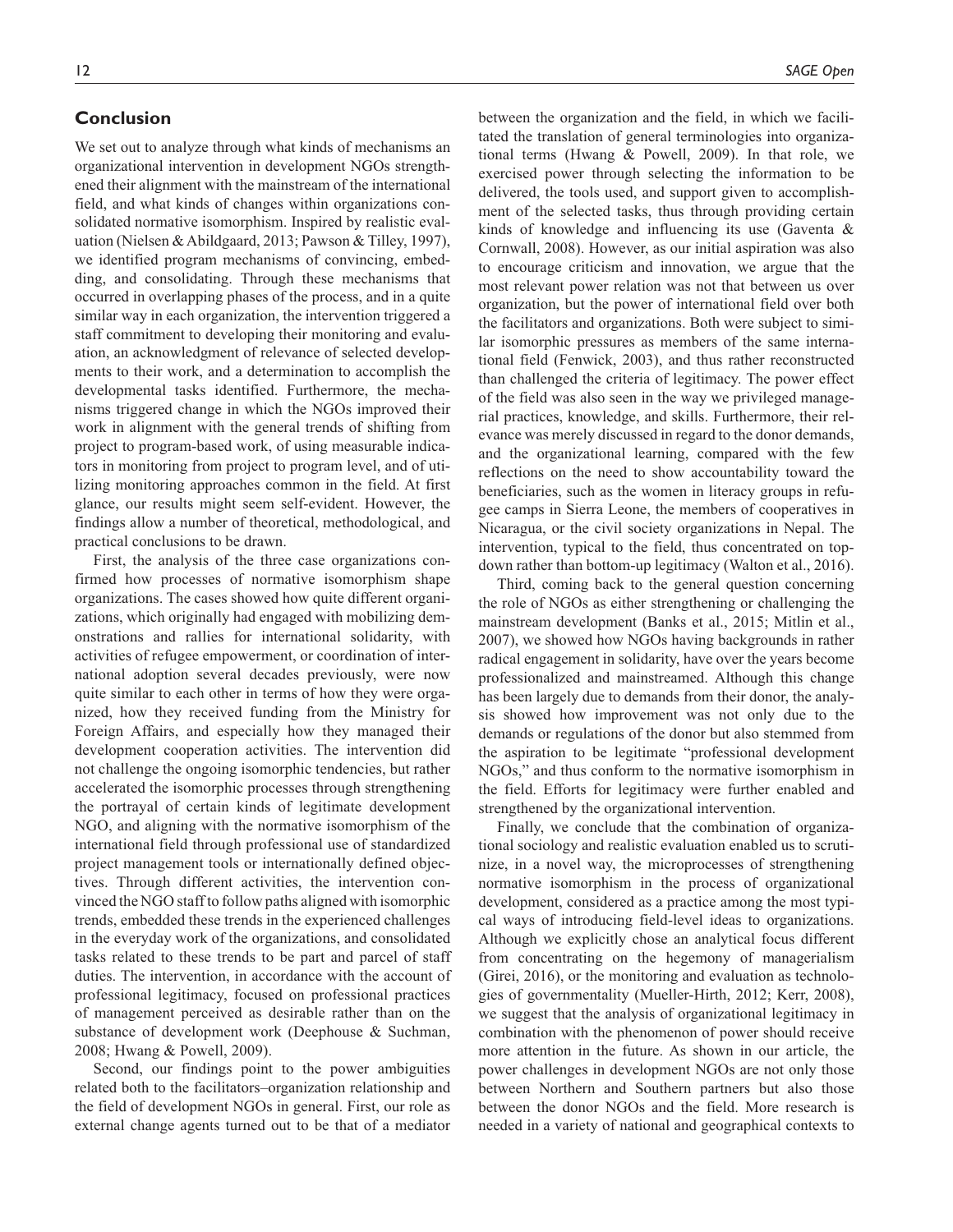understand how the international field creates normative isomorphism in development NGOs of different sizes and focuses.

#### **Declaration of Conflicting Interests**

The author(s) declared no potential conflicts of interest with respect to the research, authorship, and/or publication of this article.

#### **Funding**

The author(s) disclosed receipt of the following financial support for the research and/or authorship of this article: This work was supported by Kone Foundation (Grant 28-1336) and the Academy of Finland (Grant 260701).

#### **References**

- Astbury, B., & Leeuw, F. L. (2010). Unpacking black boxes: Mechanisms and theory building in evaluation. *American Journal of Evaluation*, *31*, 363-381.
- Banks, N., Hulme, D., & Edwards, M. (2015). NGOs, states, and donors revisited: Still too close for comfort? *World Development*, *66*, 707-718.
- Bebbington, A. J., Hickey, S., & Mitlin, D. (2008). *Can NGOs make a difference? The challenge of development alternatives*. London, England: Zed Books.
- Beckert, J. (2010). Institutional isomorphism revisited: Convergence and divergence in institutional change. *Sociological Theory*, *28*, 150-166.
- Chambers, R. (2008). *Revolutions in development inquiry*. London, England: Earthscan.
- Chelimsky, E., & Shadish, W. R. (Eds.). (1997). *Evaluation for the 21st century: A handbook*. Thousand Oaks, CA: Sage.
- Chen, H. T. (1990). *Theory-driven evaluation*. Thousand Oaks, CA: Sage.
- Claeyé, F., & Jackson, T. (2012). The iron cage re-revisited: Institutional isomorphism in non-profit organisations in South Africa. *Journal of International Development*, *24*, 602-622.
- Cooperrider, D. L., & Whitney, D. (2001). A positive revolution in change. In D. L. Cooperrider, P. Sorenson, D. Whitney, & T. Yeager (Eds.), *Appreciative inquiry: An emerging direction for organization development* (pp. 9-29). Champaign, IL: Stipes.
- Cornwall, A. (2007). Buzzwords and fuzzwords: Deconstructing development discourse. *Development in Practice*, *17*, 471-484.
- Dahler-Larsen, P. (2001). From programme theory to constructivism: On tragic, magic and competing programmes. *Evaluation*, *7*, 331-349.
- Deephouse, L., & Suchman, M. (2008). Legitimacy in organizational institutionalism. In R. Greenwood, C. Olivier, R. Subbady, & K. Sahlin-Andersson (Eds.), *The SAGE handbook of organizational institutionalism* (pp. 49-77). London, England: Sage.
- DiMaggio, P. J. (1991). Constructing an organizational field as a professional project: U.S. Art Museums, 1920-1940. In W. W. Powell, & P. J. DiMaggio (Eds.), *The new institutionalism in organizational analysis* (pp. 267-292). Chicago, IL: University of Chicago Press.
- DiMaggio, P. J., & Powell, W. W. (1983). The iron cage revisited: Institutional isomorphism and collective rationality in institutional fields. *American Sociological Review*, *16*, 437-160.
- Ebrahim, A. (2003). *NGOs and organizational change: Discourse, reporting and learning*. Cambridge, UK: Cambridge University Press.
- Edelman, L. B. (1992). Legal ambiguity and symbolic structures: Organizational mediation of civil rights law. *American Journal of Sociology*, *97*, 1531-1576.
- Edelman, L. B., & Suchman, M. C. (1997). The legal environments of organizations. *Annual Review of Sociology*, *23*, 479-515.
- Edwards, M. (1997). Organizational learning in non-governmental organizations: What have we learned? *Public Administration and Development*, *17*, 235-250.
- Engeström, Y. (2001). Expansive learning at work: Toward an activity theoretical reconceptualization. *Journal of Education and Work*, *14*, 133-156.
- European Foundation for Quality Management. (2013). *Excellence model*. European Foundation for Quality Management Publications. Retrieved from [http://www.efqm.org/efqm-excel](http://www.efqm.org/efqm-excellence-model)[lence-model](http://www.efqm.org/efqm-excellence-model)
- Fejerskov, M. (2016). Understanding the nature of change: How institutional perspectives can inform contemporary studies of development cooperation. *Third World Quarterly*, *37*, 2176- 2191. doi:10.1080/01436597.2016.1159128
- Fenwick, T. J. (2003). Emancipatory potential of action learning: A critical analysis. *Journal of Organizational Change Management*, *16*, 619-632.
- Fowler, A. (2000). NGDOs as a moment in history: Beyond aid to social entrepreneurship or civic innovation? *Third World Quarterly*, *21*, 637-654.
- Gaventa, J., & Cornwall, A. (2008). Power and knowledge. In P. Reason & H. Bradbury (Eds.), *The SAGE handbook of action research: Participative inquiry and practice* (2nd ed., pp. 172- 189). London, England: Sage.
- Girei, E. (2016). NGOs, management and development: Harnessing counter-hegemonic possibilities. *Organization Studies*, *37*, 193-212.
- Greenwood, R., Oliver, C., Subbaby, R., & Sahlin-Andersson, K. (Eds.). (2008). *The SAGE handbook of organizational institutionalism*. London, England: Sage.
- Groves, L., & Hinton, R. (Eds.). (2004). *Inclusive aid: Changing power and relationships in international development*. London, England: Earthscan.
- Guba, E. G., & Lincoln, Y. S. (1989). *Fourth generation evaluation*. Newbury Park, CA: Sage.
- Holma, K., & Kontinen, T. (2011). Realistic evaluation as an avenue to learning for development NGOs. *Evaluation*, *17*, 181-192.
- Hwang, H., & Powell, W. W. (2009). The rationalization of charity: The influences of professionalism in the nonprofit sector. *Administrative Science Quarterly*, *54*, 268-298.
- Kazi, M. (2003). Realist evaluation for practice. *British Journal of Social Work*, *33*, 803-818.
- Kerr, R. (2008). International development and the new public management: Projects and logframes as discursive technologies of governance. In S. Dar & B. Cooke (Eds.), *The new development management* (pp. 91-110). London, England: Zed Books.
- Kontinen, T. (2012). *Towards Evaluation for Everyday Use! Report on the pilot phase* (Kepa Reports 117). Helsinki, Finland: Kepa.
- Kühl, S. (2009). Capacity development as the model for development aid organizations. *Development and Change*, *40*, 551-577.